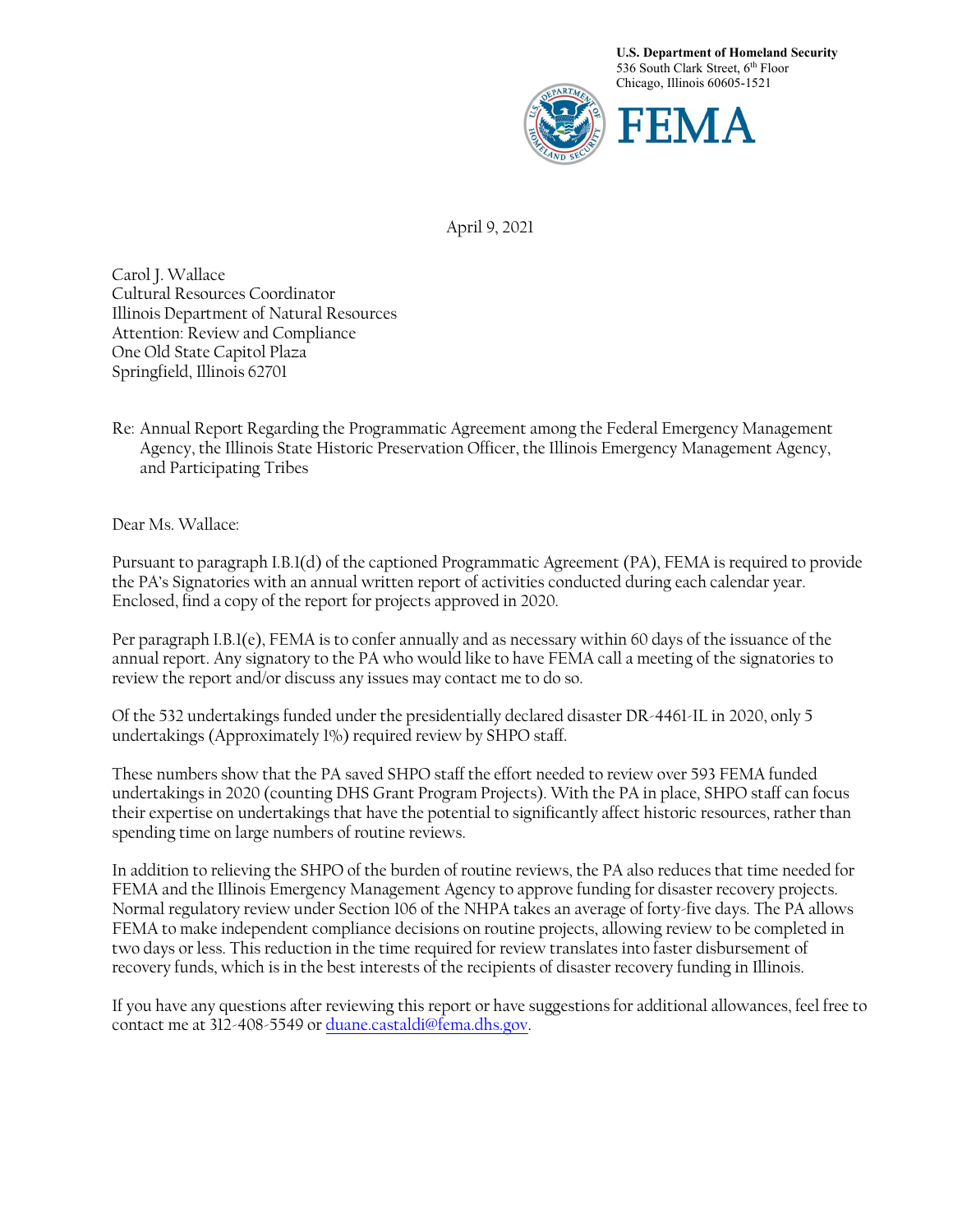2020 FEMA Illinois Annual Report April 9, 2021 Page 2

Sincerely,

Duen Castol

Duane Castaldi Regional Environmental Officer FEMA Region V

Enclosure

cc: J. Brent Hamilton, Illinois Emergency Management Agency Lance Foster, THPO, Iowa Tribe of Kansas and Nebraska

Mr. J. Brent Hamilton, Disaster Services Planner

Illinois Emergency Management Agency 1035 Outer Park Drive, 1st Floor Springfield, IL 62704

Mr. Lance Foster, Tribal Historic Preservation Officer Iowa Tribe of Kansas and Nebraska 3345B Thrasher Road White Cloud, Kansas 66094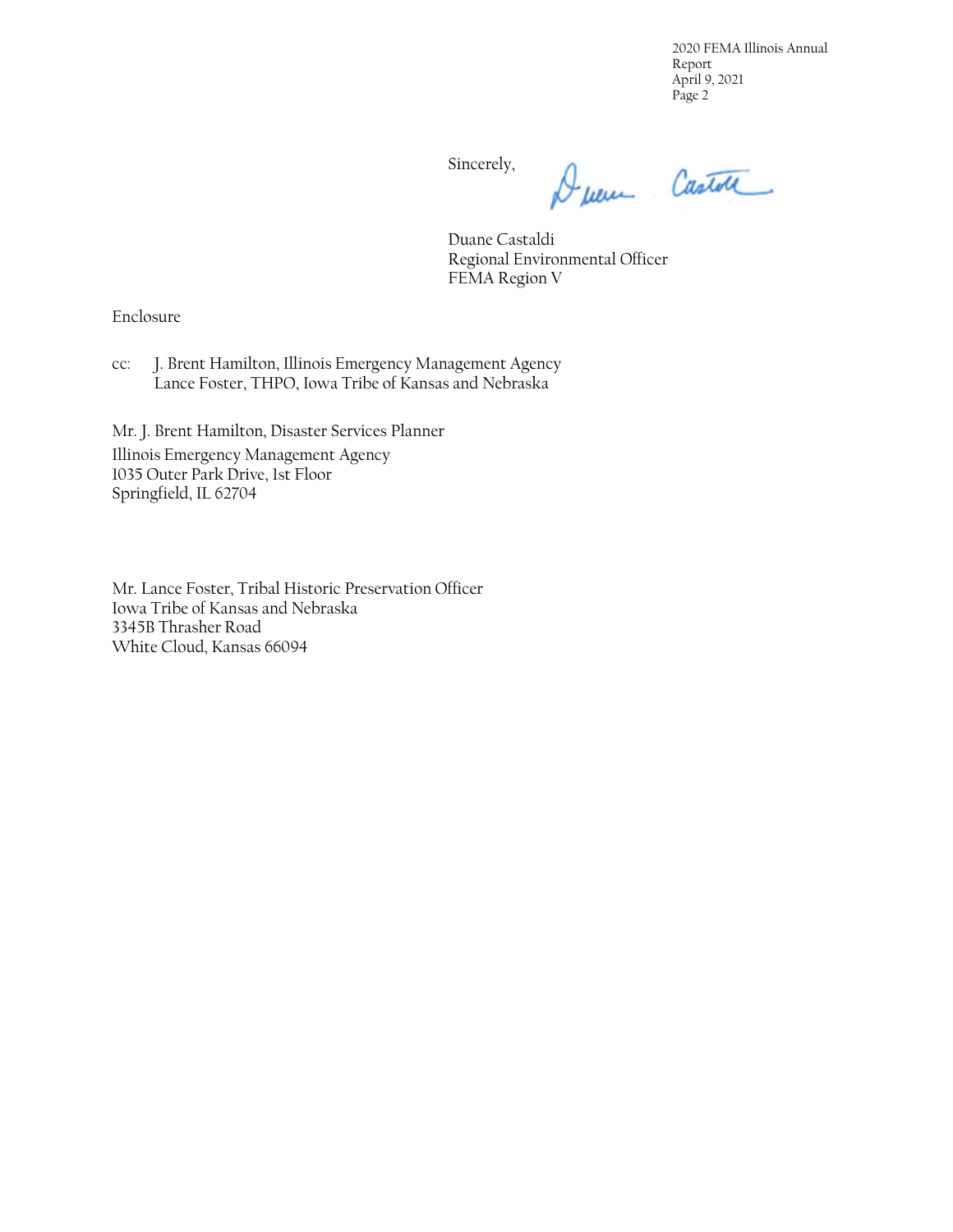

## April 9, 2021

## 2020 Annual Report Regarding the Programmatic Agreement among the Federal Emergency Management Agency, the Illinois State Historic Preservation Officer, the Illinois Emergency Management Agency, and Participating Tribes Effective through July 2023

| Requirement: | Paragraph I.B.1(d) of the captioned programmatic agreement (PA) requires FEMA to<br>provide the Signatories with an annual written report of activities conducted under<br>this PA. The report is to summarize the actions taken to implement the terms of this<br>Agreement, provide statistics on Undertakings reviewed, and recommend any<br>actions or revisions to be considered, including updates to the appendices.     |
|--------------|---------------------------------------------------------------------------------------------------------------------------------------------------------------------------------------------------------------------------------------------------------------------------------------------------------------------------------------------------------------------------------------------------------------------------------|
|              | This report includes the following information:                                                                                                                                                                                                                                                                                                                                                                                 |
|              | A summary of projects approved under allowances organized by FEMA<br>$\bullet$<br>program,<br>A list of properties determined eligible for listing in the National Register of<br>Historic Places,<br>A summary of archaeological activities conducted under the program,<br>FEMA's views regarding the effectiveness of the agreement, and<br>$\bullet$<br>Suggestions for additional actions to be considered for adoption as |
|              | programmatic allowances.                                                                                                                                                                                                                                                                                                                                                                                                        |
|              | This report includes only projects approved for funding by FEMA during the 2020<br>calendar year under one or more programmatic allowances. It does not include:                                                                                                                                                                                                                                                                |
|              | Undertakings approved after full Section 106 consultation,<br>$\bullet$<br>Undertakings providing emergency protective measures, which are not<br>$\bullet$<br>subject to Section 106 review,                                                                                                                                                                                                                                   |
|              | Undertakings without the potential to affect historic properties,<br>Undertakings reviewed under the FCC nationwide programmatic<br>$\bullet$<br>agreements,                                                                                                                                                                                                                                                                    |
|              | Undertakings previously reviewed and resubmitted for cost adjustments,<br>and<br>Undertakings currently under review for environmental / historic                                                                                                                                                                                                                                                                               |
|              | preservation compliance.                                                                                                                                                                                                                                                                                                                                                                                                        |
|              | Although project counts do not include those undergoing consultation under 36<br>CFR Part 800, the list of properties determined eligible for listing is drawn from all<br>FEMA undertakings during 2020. The section on archaeological activities covers all<br>FEMA program activities as well.                                                                                                                               |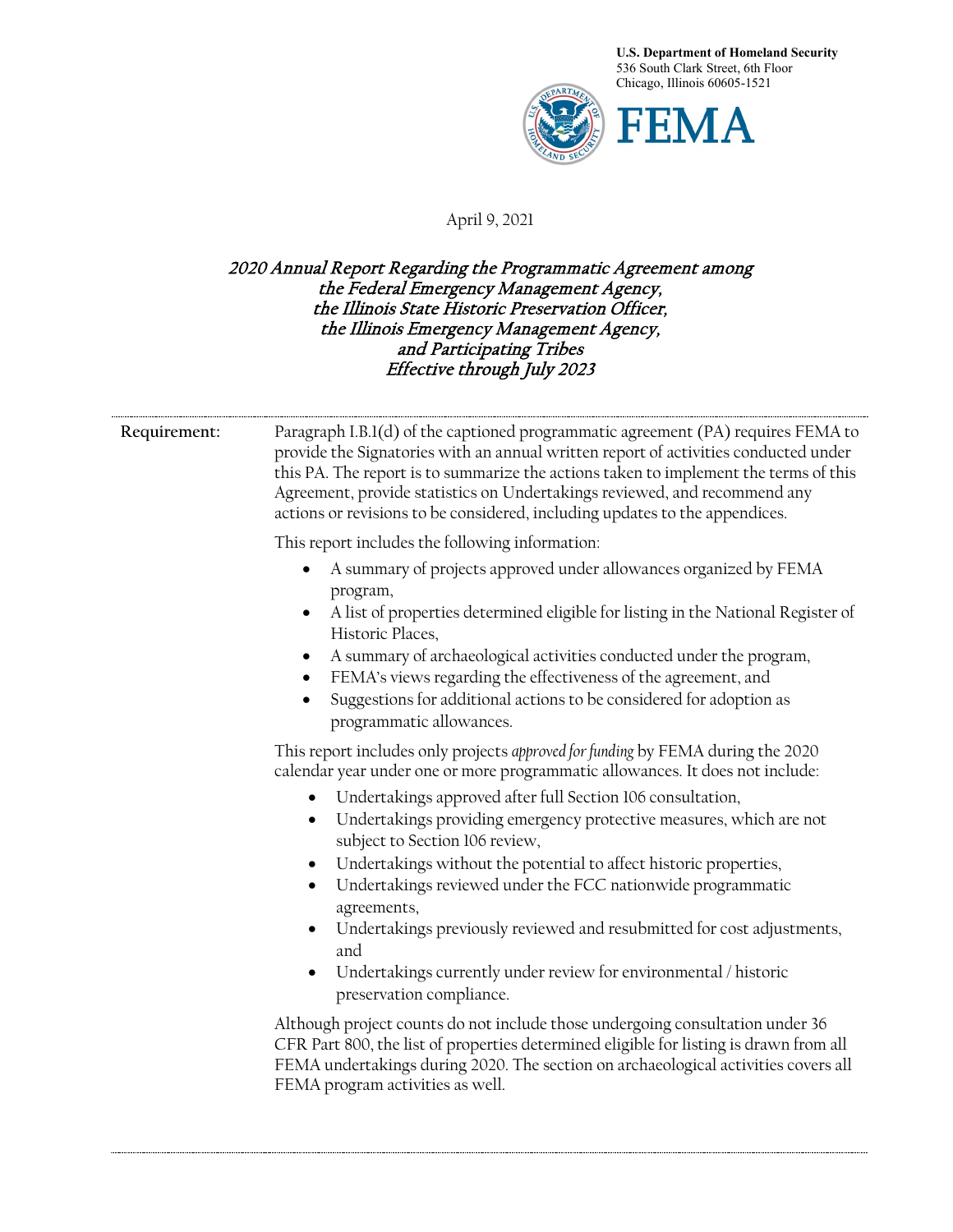| Project Summary: | Total Number of Projects Approved under programmatic allowances 593<br>Approved projects summarized below by program. |  |
|------------------|-----------------------------------------------------------------------------------------------------------------------|--|
|                  | Public Assistance Grant Program                                                                                       |  |
|                  | DR-4461: Severe storms and flooding February 24, 2019 - July 03, 2019,<br>affecting twenty-eight (28) counties.       |  |
|                  | Projects Meeting Programmatic Allowances 527*                                                                         |  |
|                  | I.A. Ground Disturbing Activities and Site Modification  188                                                          |  |
|                  |                                                                                                                       |  |
|                  |                                                                                                                       |  |
|                  |                                                                                                                       |  |
|                  | LE.                                                                                                                   |  |
|                  | II.A Ground Disturbing Activities and Site Work  43                                                                   |  |
|                  |                                                                                                                       |  |
|                  |                                                                                                                       |  |
|                  | II.D Utilities, Communications Systems and Towers77                                                                   |  |
|                  | II.E Water Resource Management and Controls  29                                                                       |  |
|                  | <b>DHS Grant Programs</b>                                                                                             |  |
|                  |                                                                                                                       |  |
|                  | I.A Ground Disturbing Activities and Site Modification3                                                               |  |
|                  | I.B                                                                                                                   |  |
|                  | I.C                                                                                                                   |  |
|                  |                                                                                                                       |  |
|                  | LE.                                                                                                                   |  |
|                  |                                                                                                                       |  |
|                  |                                                                                                                       |  |
|                  |                                                                                                                       |  |
|                  |                                                                                                                       |  |
|                  |                                                                                                                       |  |
|                  | Hazard Mitigation Grant Program                                                                                       |  |

No HMGP grants were approved under allowances in 2020.

<span id="page-3-0"></span><sup>\*</sup> Total number of allowances exceeds the number of projects, as multiple allowances applied to various scope items for some undertakings.